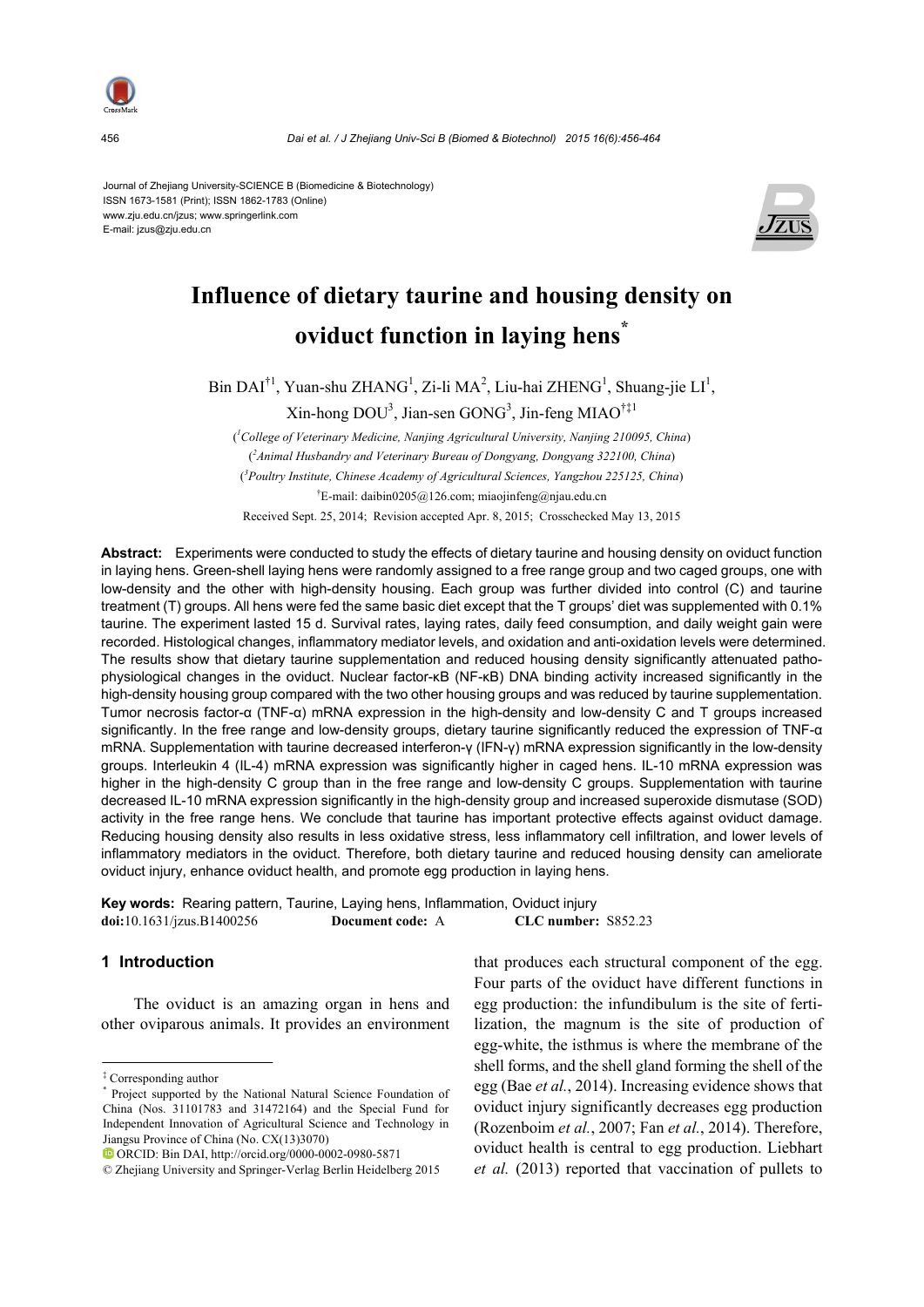attenuate pathological changes in the reproductive tract induced by *Histomonas meleagridis* could prevent a severe drop in egg production of commercial layers.

At present, high-density cages are the most economical housing system in the commercial layer industry (Xin *et al.*, 2011). However, a number of health problems accompany the economic success of this system, including hepatic lipidosis, renomegaly, osteoporosis, cage layer fatigue, ascites, and inflammation (Burt, 2002; Robins and Phillips, 2011; Buijs *et al.*, 2012). In a previous study, we demonstrated that liver and kidney injury occur in highdensity housed laying hens. Conversely, low-density and free range hens were less affected (data not published). Published reports of the influence of highdensity caging on oviduct health and function are lacking. Sarica *et al.* (2008) showed that higher density rearing decreased egg production, egg mass, and other performance indicators of hens, and that increasing the space per hen significantly enhanced egg production. Thus, we hypothesized that stocking density or rearing pattern may affect oviduct health and function in hens.

Evidence suggests that stress and disease increase metabolic demand for amino acids, especially sulfur amino acids, to support various aspects of metabolism (Malmezat *et al.*, 1998; 2000). Taurine (Tau), 2-aminoethane sulfonic acid, is the most abundant free amino acid in most animal cells and plays a crucial role in some essential biological processes (Grimble, 2006). Dietary supplementation with taurine and its derivatives has an established role in the prevention and treatment of topical infections, chronic inflammatory, and metabolic diseases (Nagl *et al.*, 2000; Erdem *et al.*, 2008; Ribeiro *et al.*, 2009). In the poultry industry, taurine is used to regulate muscle development, myocardial damage, and other parameters (Ohta *et al.*, 1988; Zielinska *et al.*, 2012). Our laboratory has established that taurine can ameliorate liver and kidney injury in caged laying hens (data not published). There are no reports documenting the effect of taurine on oviduct health and function in hens.

The objective of the present study was to investigate the possibility of enhancing the health of laying hens by reducing housing density and by dietary supplementation with taurine.

## **2 Materials and methods**

#### **2.1 Animals**

Fifteen thousand green-shell laying hens (local cross strain) were reared in the Nanjing Jinshuiwan Ecological Park (Nanjing, China). At 12 weeks of age, they were randomly assigned to three groups: a free range group, a caged group with low-density caged housing  $(526 \text{ cm}^2 \text{ per hen})$ , and a high-density caged group  $(351 \text{ cm}^2 \text{ per hen})$ . Each group was further divided into control (C) and taurine treatment (T) groups (2500 hens per group). Laying hens were sustained under artificial lighting at fixed humidity  $((50\pm3)\%)$  and temperature  $((20\pm3)$  °C). The free range group was housed in pastured woods during daylight and confined to indoor pens at night. The nutritive values of the experimental diets provided were set according to commercial recommendations (Table 1).

**Table 1 Composition and nutrient content of diets**

| Component                           | Proportion $(\% )$            |
|-------------------------------------|-------------------------------|
| Ingredient                          |                               |
| Corn                                | 63.2                          |
| Wheat bran                          | 2.5                           |
| Soybean meal                        | 23.4                          |
| Limestone                           | 6.0                           |
| Salt                                | 0.4                           |
| Calcium phosphate                   | 1.7                           |
| DL-Methionine                       | 0.1                           |
| Vitamin-mineral Premix <sup>a</sup> | 2.7                           |
| Calculated composition              |                               |
| Metabolizable energy                | $2600$ (kcal/kg) <sup>*</sup> |
| Crude protein                       | 16.7                          |
| Calcium                             | 3.8                           |
| Lysine                              | 0.9                           |
| Available phosphorus                | 0.46                          |

<sup>a</sup> Vitamin-mineral premix supplied the following (per kg of diet): vitamin A 12000 IU, vitamin D3 3500 IU, vitamin E 25 IU, vitamin K<sub>3</sub> 0.5 mg, vitamin B<sub>12</sub> 0.014 mg, thiamine 1.8 mg, riboflavin 5.2 mg, D-pantothenic acid 11 mg, folic acid 0.70 mg, pyridoxine 2.5 mg, niacin 38 mg, biotin 0.15 mg, microelement 0.1 mg, betaine 0.03 mg, choline chloride 0.5 mg, allicin 0.05 mg. \* Value is expressed in kcal/kg (1 kcal=4.1868 kJ)

#### **2.2 Treatment**

At 21 weeks, the treatment groups were fed with 0.1% taurine. After 15 d, 10 laying hens selected randomly from each group were dissected, oviduct tissues were aseptically collected, and portions of tissues were immersed in Bouin's stationary liquid or stored at −80 °C until analyzed.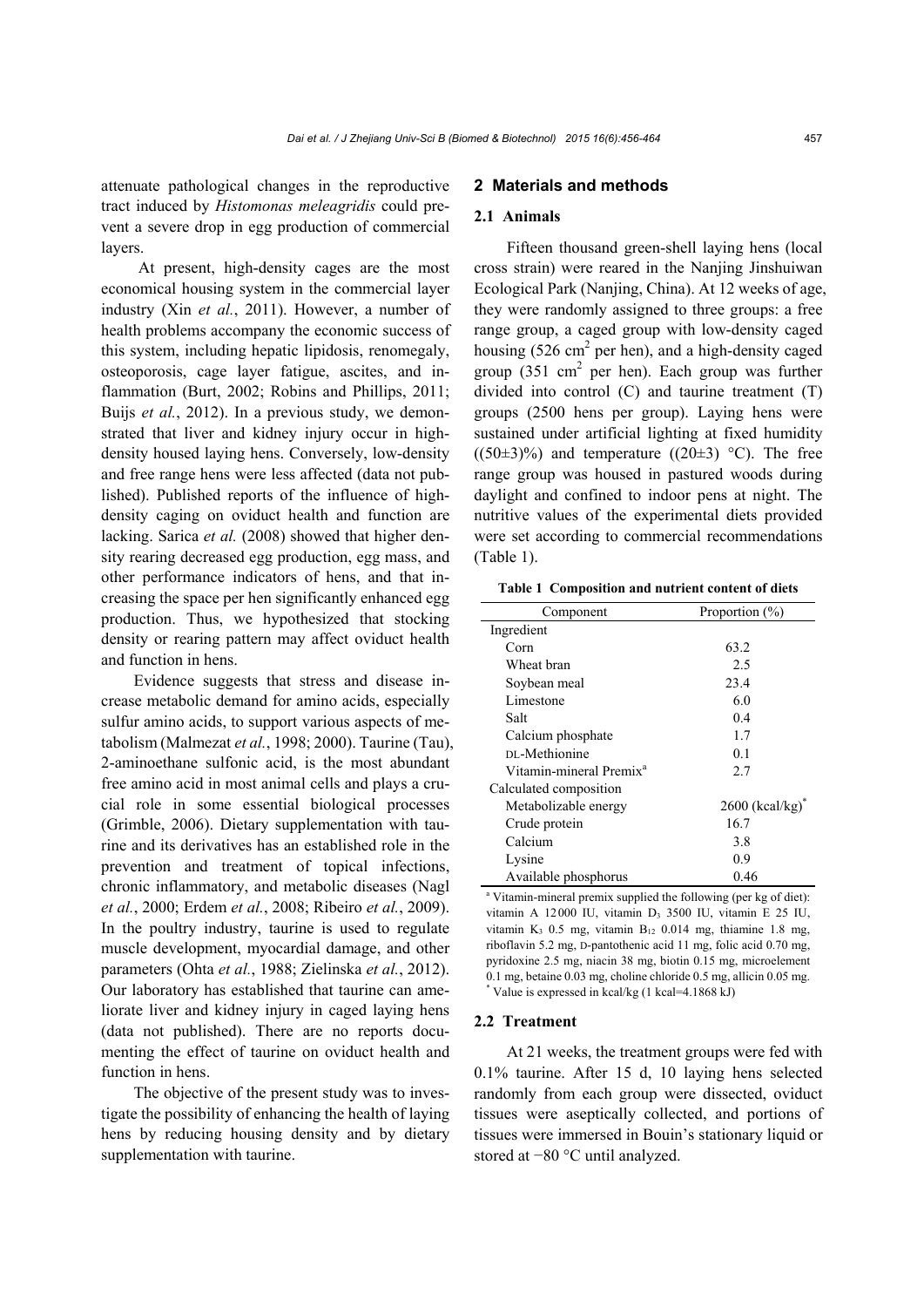#### **2.3 Performance measurements**

Every week, 50 chickens in each group were individually weighed and their feed intake and feed to gain ratio were measured. Dead chickens were removed daily and recorded. The survival rate was calculated as the number of surviving hens per cage. Laying rate was calculated as the total egg production of surviving laying hens per day. Daily consumption was calculated as grams of feed taken divided by the number of hens per day, and daily gain was calculated as the increase in weight of hens per day.

## **2.4 Preparation of oviduct samples**

Oviduct samples were weighed, then homogenized with sterile physiological saline (1:4, w/v) on ice and then centrifuged at 3000 r/min for 40 min at 4 °C. Fat was removed and the supernatant was collected and stored at −20 °C for subsequent analysis.

#### **2.5 Histological examination**

Oviduct tissues were immersed in Bouin's stationary liquid for 24 h. Standard dehydration and paraffin-wax embedding procedures were used to produce tissue blocks, which were cut as 5-μm-thick serial sections. After deparaffinization and dehydration, hematoxylin and eosin stained slides were prepared using standard methods.

## **2.6 Analysis of inducible nitric oxide synthase (iNOS)**

The activities of iNOS were determined using commercial kits (Nanjing Jiancheng Bioengineering Institute, Nanjing, China) following the manufacturer's protocols. Briefly, the oviduct samples were incubated with 0.6 ml reaction buffer (5 mmol/L MgCl<sub>2</sub>, 250 mmol/L L-valine, 0.2 mol/L phosphate buffered saline, 480 µmol/L oxyhemoglobin, and 30 mmol/L NADPH), combined with an iNOS inhibitor (6 mmol/L ethylene glycol tetraacetic acid (EGTA)). After 15 min at 37  $\degree$ C, the reaction was terminated with 10 mmol/L ethylene diamine tetraacetic acid (EDTA) and 10 mmol/L HEPES buffer. The colored compound was photometrically measured at a wavelength of 530 nm. iNOS activity was calculated based on the Lambert-Beer Law and expressed as U/g protein.

#### **2.7 Electrophoretic mobility shift assay (EMSA)**

The nuclear factor-κB (NF-κB) consensus oligonucleotide (5'-AGTTGAGGGGACTTTCCCAGGC-3') was used as a DNA probe and labeled with a biotin 3'-end. Following laboratory's protocols, NF-κB probe was incubated for 30 min with 15 μg of nuclear extract in 20 μl of binding buffer. The samples were then loaded onto a 5% non-denaturing polyacrylamide gel for 2 h with  $0.5 \times$  Tris-borate/EDTA (TBE) on ice at 80 V. The samples were transferred to a positively charged nylon membrane (Millipore, Bedford, MA, USA), and cross-linked for 12 min using a UV-light. Then, following the manufacturer's protocols, binding DNA was detected by enhanced chemiluminescence (Pierce, USA) and quantified by scanning densitometry. NF-κB DNA binding activities were expressed as relative integrated intensity.

## **2.8 RNA extraction and reverse transcriptionpolymerase chain reaction (RT-PCR)**

## 2.8.1 RNA extraction

Following the laboratory's protocols, total RNA was extracted from oviduct tissue using TRIzol reagent (TaKaRa, Tokyo, Japan). The concentration was measured using a BioPhotometer (Eppendorf, Hamburg, Germany).

#### 2.8.2 Real-time quantitative RT-PCR

According to the laboratory's protocols, the complementary DNA (cDNA) samples were mixed with 25 μl SYBR<sup>®</sup> Green PCR Master Mix (TaKaRa, Tokyo, Japan) and 10 pmol of each forward and reverse primer for tumor necrosis factor-α (TNF-α), interferon-γ (IFN-γ), interleukin 4 (IL-4), and IL-10 (Table 2). All primer sequences were synthesized by the Invitrogen Biological Company (Shanghai, China). Mixtures were incubated in an ABI Prism 7300 Sequence Detection System (Applied Biosystems, USA) programmed to conduct one cycle at 95 °C for 10 min and 43 cycles at 95 °C for 15 s and 62 °C for 1 min. Results (fold changes) were expressed as 2<sup>−∆∆C</sup>T with  $\Delta \Delta C_T = (C_{T,i,j} - C_{T,\beta\text{-}action,j}) - (C_{T,i,1} - C_{T,\beta\text{-}action,1})$ , where  $C_{\text{T}, i, j}$  and  $C_{\text{T}, \beta\text{-actin}, j}$  are the  $C_{\text{T}}$  for gene *i* and for *β-actin*, respectively, in a sample (named *j*), and where  $C_{\text{T}, i, 1}$  and  $C_{\text{T}, \beta\text{-actin}, 1}$  are the  $C_{\text{T}}$  in sample 1, expressed as the standard. In this study, the free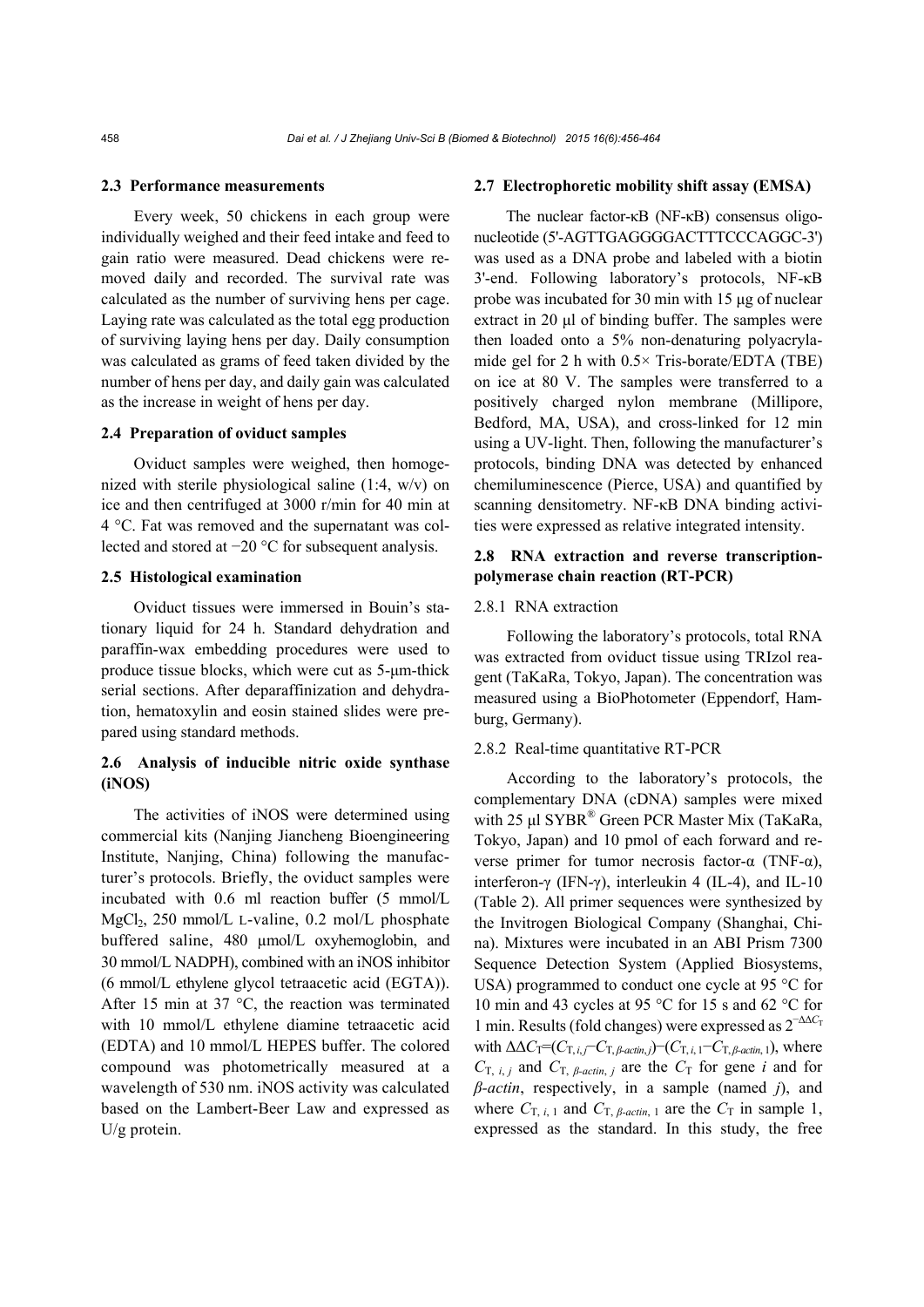| Gene            | Accession number | Primer sequence $(5' \rightarrow 3')$ | Orientation |
|-----------------|------------------|---------------------------------------|-------------|
| <i>B</i> -actin | L08165           | TGCGTGACATCAAGGAGAAG                  | Forward     |
|                 |                  | <b>TGCCAGGGTACATTGTGGTA</b>           | Reverse     |
| $TNF-\alpha$    | JN942589.1       | GATGGGAAGGGAATGA                      | Forward     |
|                 |                  | ACAGGAAGGGCAACTC                      | Reverse     |
| $IFN-\gamma$    | NM205149.1       | <b>GAGCCATCACCAAGAA</b>               | Forward     |
|                 |                  | <b>ATAGGTCCACCGTCAG</b>               | Reverse     |
| $IL-4$          | GU119892.1       | <b>CAGCACTGCCACAAGA</b>               | Forward     |
|                 |                  | AGTTGGTGGAAGAAGGTA                    | Reverse     |
| $IL-10$         | NM001004414.2    | <b>GCTGAGGGTGAAGTTTG</b>              | Forward     |
|                 |                  | GGTGAAGAAGCGGTGA                      | Reverse     |

**Table 2 Primer sequences of targeted genes and** *β-actin*

**Table 3 Survival rate, laying rate, daily consumption, and daily gain of laying hens raised under different conditions**

| Performance   | Survival rate<br>$(\%)$          | Average laying rate<br>$(\%)$     | Average daily consumption<br>$(g/\text{per hen})$ | Average daily gain<br>(g/per hen) |
|---------------|----------------------------------|-----------------------------------|---------------------------------------------------|-----------------------------------|
| Free range    |                                  |                                   |                                                   |                                   |
| C             | $91.67 \pm 2.80$                 | $39.10 \pm 2.83$ <sup>a</sup>     | 99.30 $\pm$ 3.17 <sup>a</sup>                     | $2.86\pm0.14$                     |
| T             | $94.05 \pm 2.04^{\ast}$ A        | $44.21 \pm 2.57^{\ast}$ A         | $96.77 \pm 2.13^{\text{A}}$                       | $2.95 \pm 0.12$                   |
| Low density   |                                  |                                   |                                                   |                                   |
| $\mathcal{C}$ | $95.37 \pm 1.96^a$               | 53.49 $\pm$ 1.78 <sup>b</sup>     | $87.73 \pm 1.65^b$                                | $3.16 \pm 0.09$                   |
| T             | $98.53 \pm 1.28^{*}$ B           | $57.62 \pm 1.10^{*}$ <sup>B</sup> | $85.11 \pm 2.89$ <sup>B</sup>                     | $3.17\pm0.12$                     |
| High density  |                                  |                                   |                                                   |                                   |
| C             | $92.13 \pm 3.07$                 | $51.02 \pm 3.26^{ab}$             | $85.91 \pm 2.39^b$                                | $3.27 \pm 0.15$                   |
| T             | $96.76 \pm 1.61^*$ <sup>AB</sup> | $54.30 \pm 1.89$ <sup>AB</sup>    | $84.45 \pm 2.25^{\rm B}$                          | $3.32 \pm 0.08$                   |

Data are presented as the mean±SEM ( $n=10$ ). C: control; T: taurine treatment. \* Significant difference between control and treatment groups in the same rearing pattern  $(P<0.05)$ . Superscripts not sharing a common letter in a column differ significantly (small letters for control groups and capital letters for treatment groups; *P*<0.05)

range control group was determined as standard, thus leading to a relative expression of 1=20 in this group (Miao *et al.*, 2013).

## **2.9 Analyses of total anti-oxidation capability (T-AOC), superoxide dismutase (SOD), and malondialdehyde (MDA) levels**

T-AOC, SOD, and MDA levels in oviduct homogenate were determined using commercial kits purchased from the Nanjing Jiancheng Bioengineering Institute (Nanjing, China). According to the manufacturer's protocols, briefly, T-AOC was measured as absorbance of the reaction mixture at 520 nm per mg of protein at 37 °C. SOD was measured at 550 nm and expressed as U/mg of protein (oviduct tissue). MDA was measured at 532 nm and expressed as nmol/mg of protein (oviduct tissue).

#### **2.10 Statistical analyses**

All statistical procedures, mean, and standard errors of mean (SEM) were computed using the statistical software SPSS 16.0 (SPSS Inc., Chicago, IL, USA). Data are expressed as mean±SEM. Differences were evaluated by one-way analysis of variance (ANOVA).

## **3 Results**

## **3.1 Laying hen performance**

The survival rate and average laying rate were higher in caged hens (Table 3). Compared with the free range group, there was a significant increase in the lower-density group  $(P<0.05)$ . In the caged groups, the survival rate in the low-density group was higher than that in the high-density group (*P*<0.05). Dietary supplementation with taurine increased the survival rate in all three rearing systems and the average laying rate was higher in the free range and low-density groups. The average daily feed consumption was lower in the caged groups compared with the free range groups  $(P<0.05)$ . No significant changes were present in average daily gain among the different groups (*P*>0.05).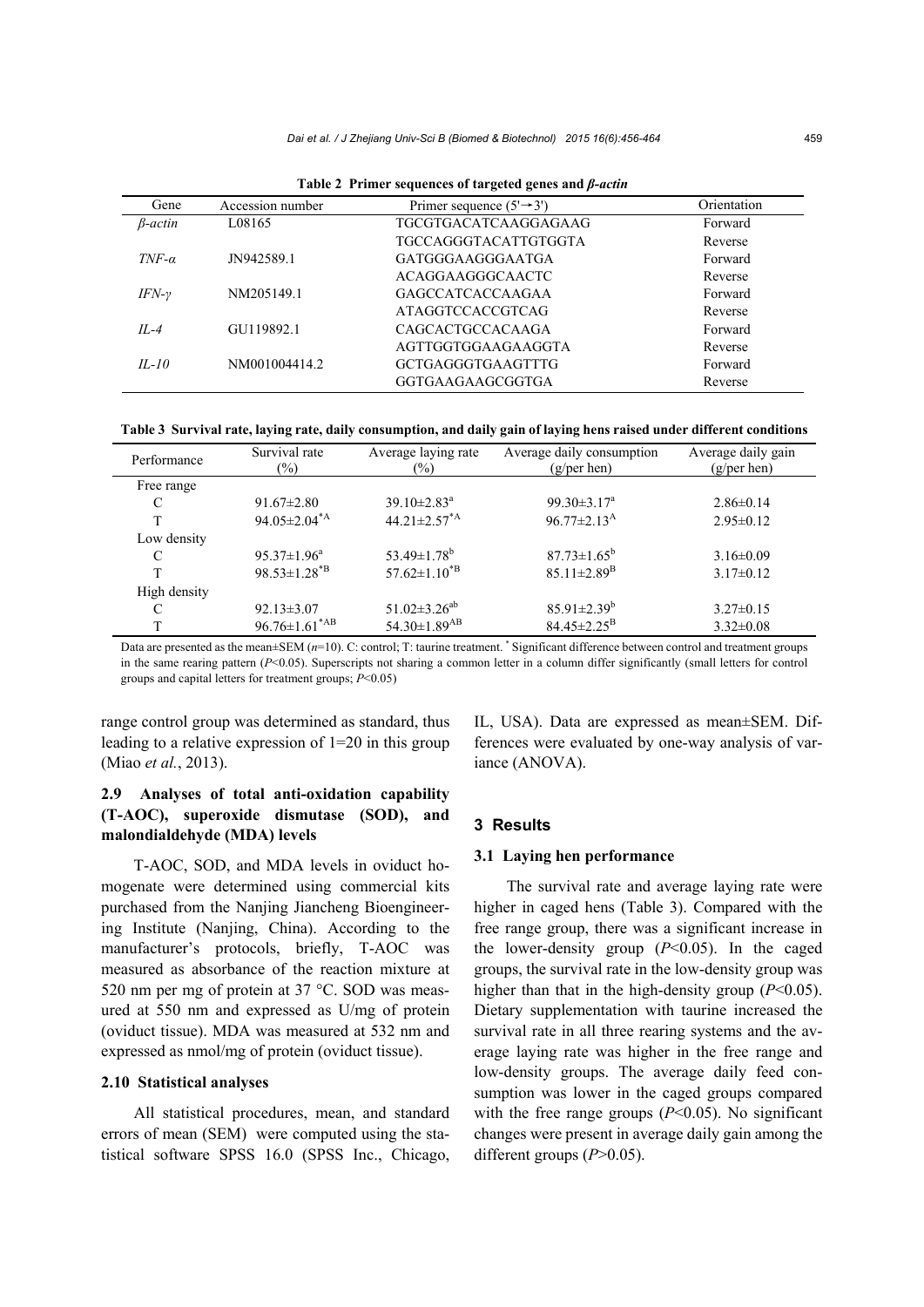#### **3.2 Histological examination**

In the high-density caged C groups, infiltration of erythrocytes and neutrophils into the oviduct was greater than in the other groups. In the low-density caged C group, there were small numbers of neutrophils in the oviducts. In the free caged C group, inflammatory cells were rare (Figs. 1a–1c).

In the T groups, oviduct epithelial lining cells were regularly arranged and were shedding villi, and small numbers of red blood cells (RBC) and neutrophils were present in the mucosa and submucosa (Figs. 1d–1f). The T groups had significantly fewer of these cells than the C groups.





Oviduct sections are stained with hematoxylin and eosin (H&E). (a) Free range control group; (b) Low-density control group; (c) High-density control group; (d) Free range taurine treatment group; (e) Low-density taurine treatment group; (f) High-density taurine treatment group. Thin arrow: neutrophils; Thick arrow: erythrocyte. Original magnification: 200×

## **3.3 Effect of taurine and different housing modes on NF-κB DNA binding activity**

In the C groups, NF-κB DNA binding activity was higher in the high-density group than in the free range and low-density groups  $(P<0.05$  for both) (Fig. 2a). Taurine had significantly less binding activity in the high-density group  $(P<0.05)$  (Fig. 2b).

## **3.4****Changes in iNOS**

Oviduct iNOS activities were higher in the caged hens than in the free range groups. Taurine supplementation did not cause a significantly decrease in iNOS activity among rearing systems (Fig. 3).



**Fig. 2 Effect of taurine on NF-κB DNA binding activity by EMSA analysis in oviduct tissue from laying hens** 

(a) Lanes 1 and 2 are control and treatment groups in a free range environment; Lanes 3 and 4 are control and treatment groups in a low-density caged environment; Lanes 5 and 6 are control and treatment groups in a high-density caged environment; Lane N is a negative control. (b) Results of statistical analysis for NF-κB DNA binding activities. Data are presented as the mean±SEM (*n*=10). \* Significant difference between control and treatment groups in the same rearing pattern  $(P<0.05)$ . The means not sharing a common letter are significantly different for control groups (*P*<0.05)



**Fig. 3 Changes in oviduct iNOS of laying hens housed in different conditions** 

Data are presented as mean±SEM (*n*=10)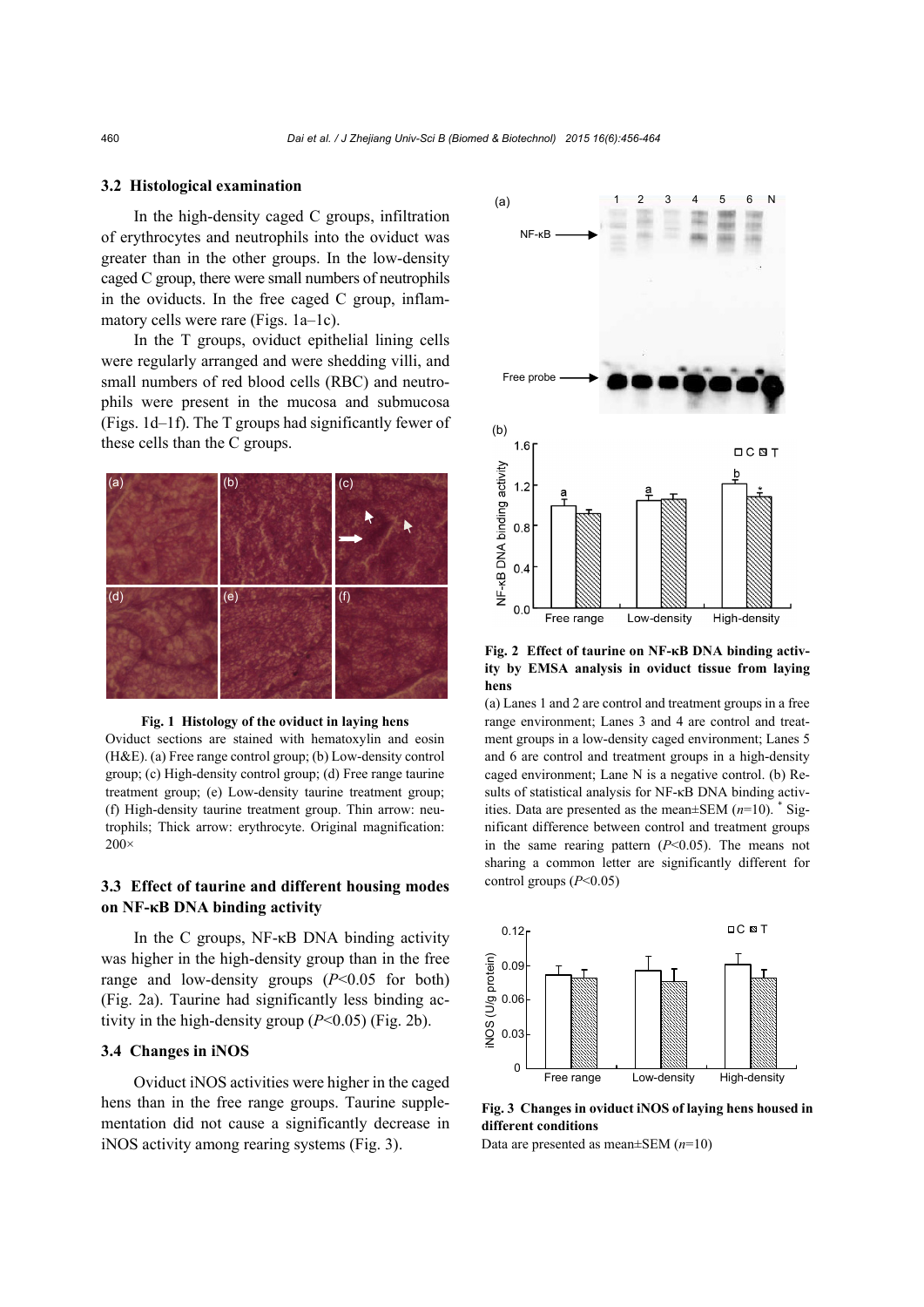## **3.5 Real-time quantitative RT-PCR analysis of gene expression**

Compared with the free range group, TNF- $\alpha$ mRNA expression in the high-density and lowdensity groups increased significantly in the C and T groups (*P*<0.05 for both). Dietary taurine remarkably reduced the expression of TNF-α mRNA in the free range and low-density groups  $(P<0.05$  for both) (Fig. 4a). In the high-density C group, IFN- $\gamma$  mRNA expression was higher than in the free range group (*P*<0.05). Supplementation with taurine significantly decreased IFN-γ mRNA expression in the lowdensity group  $(P<0.05)$  (Fig. 4b). IL-4 mRNA expression was significantly higher in caged hens than in free range hens (*P*<0.05) (Fig. 4c). IL-10 mRNA expression was higher in the high-density C group than in the free range and low-density C groups (*P*<0.05 for both). Supplementation with taurine decreased IL-10 mRNA expression significantly in the high-density group  $(P<0.05)$  (Fig. 4d).

## **3.6 Activities of SOD and levels of T-AOC and MDA in the oviduct**

There were no significant differences in MDA and T-AOC levels among the different groups (Figs. 5a and 5c). Supplementation with taurine increased SOD activity in the free range hens (*P*<0.05; Fig. 5b).

### **4 Discussion**

We quantified performance traits including survival rate, laying rate, daily feed consumption, and daily weight gain. These parameters are important to the egg industry. The higher survival and average laying rates in caged hens further establish that caging is financially advantageous to the commercial layer industry. However, housing density is important. As demonstrated in our study, the survival rate and average laying rate were significantly higher in the low-density group than in the free range group. Dietary taurine supplementation improved egg production as previously reported (Wang *et al.*, 2010). Thus, both taurine supplementation and reduced stocking density can be used to improve the production performance of laying hens.

Oviduct health is closely related to production performance. We hypothesized that dietary taurine supplementation and reduced housing density are linked to increased production via improved oviduct



**Fig. 4 Changes in TNF-α (a), IFN-γ (b), IL-4 (c), and IL-10 (d) gene expression in oviducts of laying hens housed in different conditions** 

The expression levels of each gene were determined by real-time RT-PCR, and the expressed RNA levels were normalized to β-actin as a ratio of the gene of interest/β-actin mRNA levels. Data are presented as mean±SEM (*n*=10). \* Significant difference between control and treatment groups in the same rearing pattern (*P*<0.05). The means not sharing a common letter are significantly different (small letters for control groups and capital letters for treatment groups; *P*<0.05)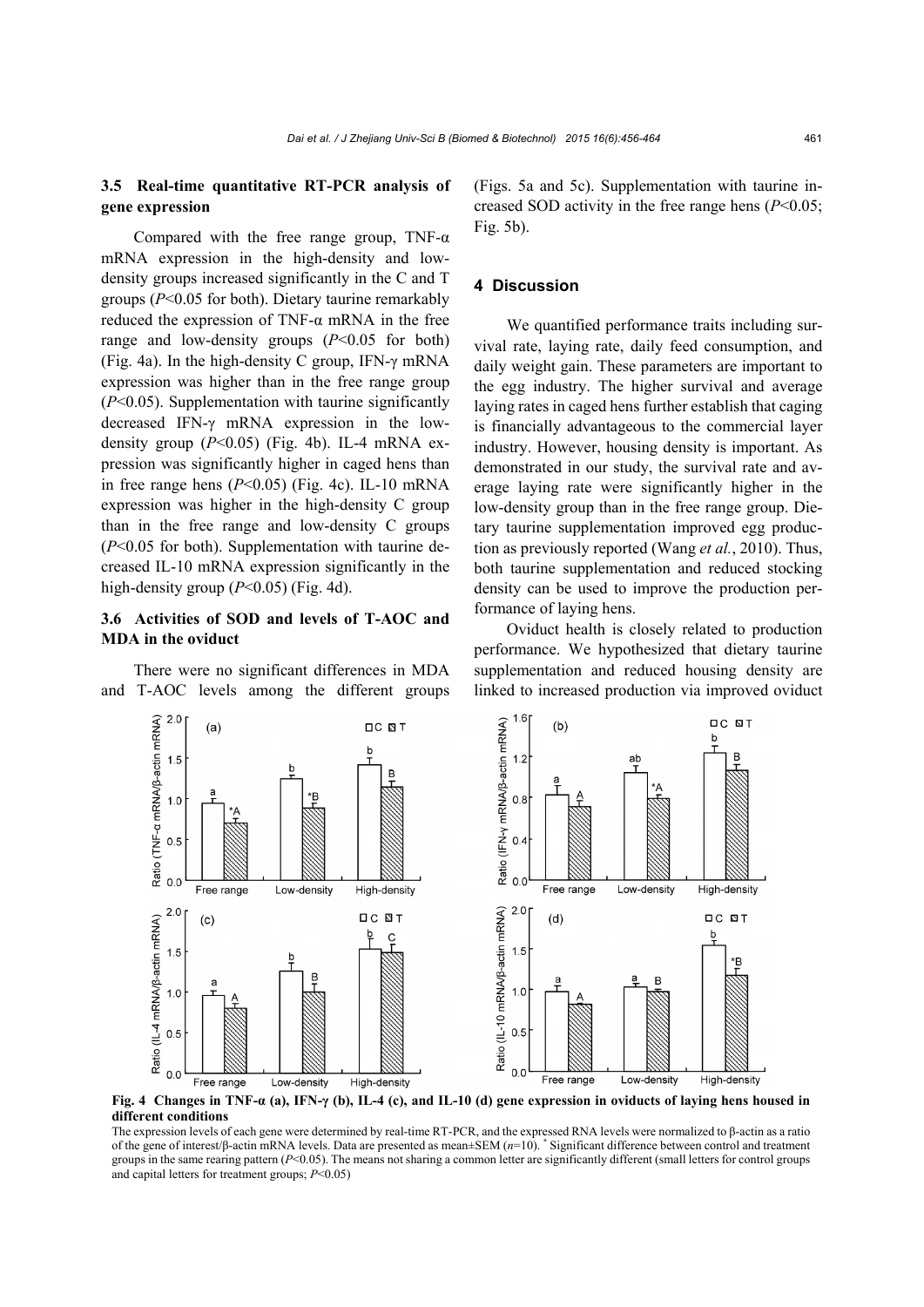

**Fig. 5 Changes in MDA (a) and T-AOC (c) levels and SOD activity (b) in the oviduct of laying hens housed in different conditions** 

Data are presented as the mean $\pm$ SEM ( $n=10$ ). \* Significant difference between control and treatment groups in the same rearing pattern (*P*<0.05)

function. In the current study, we investigated histological changes in the different groups. More erythrocytes and neutrophils infiltrated the oviducts in the high-density housing group than in the free range and low-density housing groups, respectively. Additionally, inflammatory cell infiltration was more severe in the C groups than in the T groups. Numerous previous studies have reported that inflammatory cell infiltration is the first step in metabolic and inflammatory diseases (Grisham *et al.*, 1986; Miao *et al.*, 2012). Therefore, the oviducts of laying hens reared in a high-density environment could be protected from injury by taurine supplementation or by lowering the housing density.

NF-κB is a transcription factor that is constitutively expressed in almost all tissues and has a crucial role as a transcriptional regulator responding to stress and infection. Normally, the signaling pathway mediated by NF-κB has been considered both antiapoptotic and pro-inflammatory and is implicated in the pathogenesis of many diseases, including inflammatory disorders and tumorigenesis (Robinson and Mann, 2010; Baker *et al.*, 2011; He and Karin, 2011). In metabolic diseases, the activation of NF-κB plays a central role in tissue damage (Yin *et al.*, 2012). In the current study, NF-κB DNA binding activity was significantly lower in the free range and lowdensity groups than in the high-density group. Taurine supplementation decreased NF-κB DNA binding activity in the high-density groups. Thus, we conclude that reducing the inflammatory reaction is one of the mechanisms by which dietary taurine and lower density reduce oviduct injury. This conclusion is supported by measurement of TNF- $\alpha$  mRNA expression and iNOS activity, which are downstream effector molecules of the NF-κB pathway. Our data show that TNF- $\alpha$  mRNA expression was markedly reduced by taurine supplementation and lower housing density.

Immune cell infiltration is another feature of the inflammatory reaction and the status of the immune cells in tissues is a reliable measure for assessing animal health.  $CD4<sup>+</sup>$  T helper (Th) lymphocytes are integral to an effective immune response.  $CD4^+$  T cells have been classified into two major types, Th1 and Th2 (Crews *et al.*, 2006; Miao *et al.*, 2009). INF-γ is one of the primary pro-inflammatory Th1 cytokines. The current data indicate that INF-γ mRNA expression in the oviduct was increased in the high-density group. Laying hens in the low-density and free range groups had lower levels of Th1 cytokines than those in the high-density group, and taurine supplementation decreased INF-γ mRNA expression in the oviduct. This demonstrates that low-density housing and taurine supplementation may suppress the expression of proinflammatory Th1 cytokines.

IL-4 and IL-10 are the main anti-inflammatory cytokines, well known for their pro-Th2 effects during T cell differentiation (Marçais *et al.*, 2013). The present study demonstrates that the expressions of IL-4 and IL-10 mRNA in the oviduct were increased significantly in the high-density group. Dietary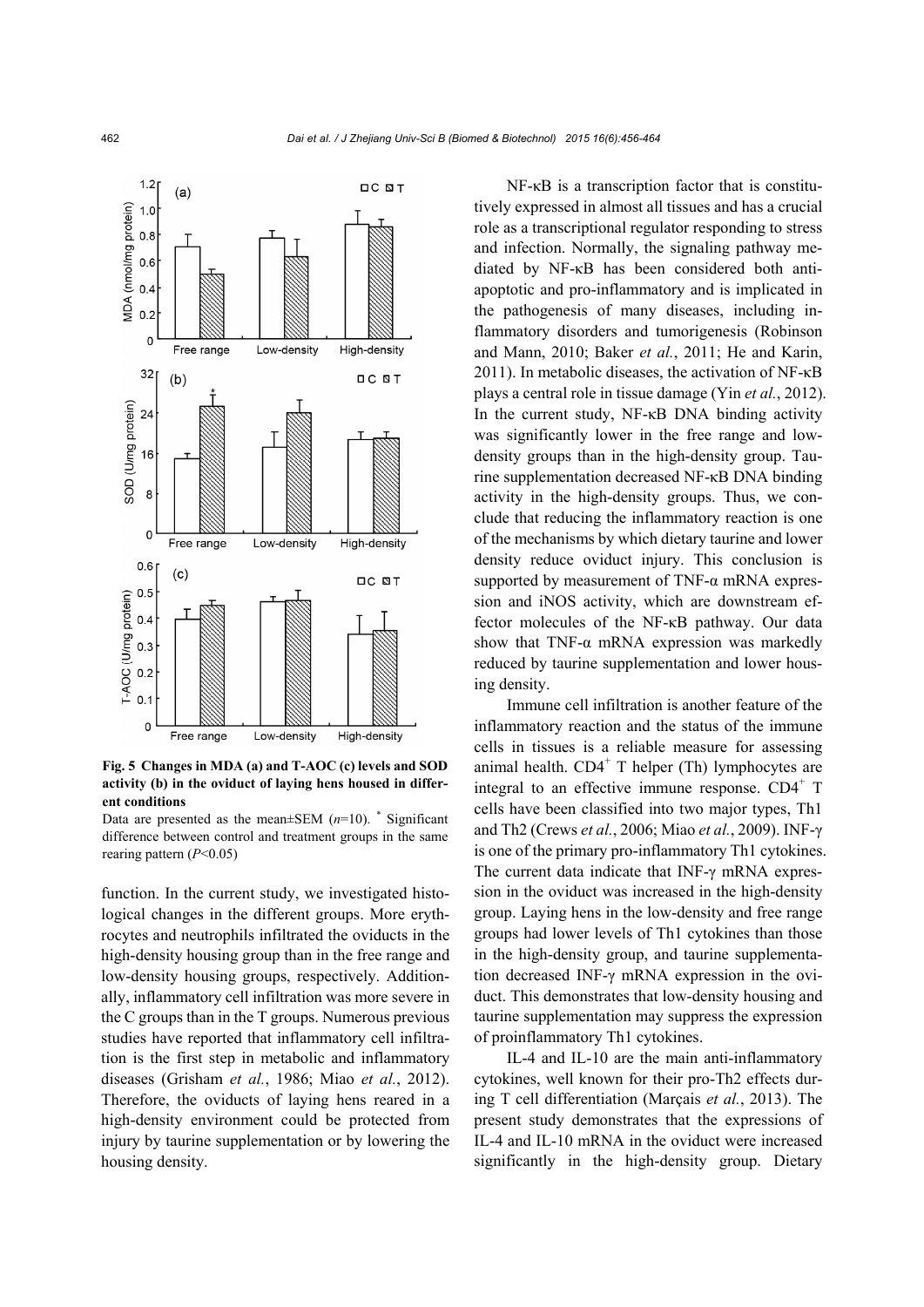taurine supplementation and lower housing density can decrease IL-4 and IL-10 levels (in the high-density group, IL-10 mRNA expression decreased significantly with taurine supplementation). The Th1/Th2 ratio plays a key role in the process of disease (Hossain *et al.*, 2001; Schulze-Koops and Kalden, 2001). Our data indicate that a reduced housing density and dietary supplementation with taurine might better balance the Th1/Th2 ratio and protect the oviduct from inflammation.

Oxidative stress is caused by increased oxidants or decreased antioxidant defense that damages cellular function and takes part in the pathophysiological changes of many diseases (Kaneto *et al.*, 1999; Beshay and Carrier, 2004). T-AOC levels reflect the activity of scavenging free radicals (Lewis *et al.*, 1995). SOD can catalyze  $O_2^-$  disproportionately into H2O2 and O2 (Lewis *et al.*, 1995; Tian *et al.*, 2011). MDA is a product of lipid peroxidation, which is often used as a bio-marker of tissue oxidative stress and cell damage (Parikh *et al.*, 2003; Wu *et al.*, 2012). There were no significant differences in MDA and T-AOC levels among the different groups in this study. Dietary taurine supplementation increased SOD activities in the free range hens. These results are consistent with several other studies showing that taurine has an anti-oxidant role (Lakshmi Devi and Anuradha, 2010; Oliveira *et al.*, 2010).

In summary, we demonstrated that taurine has important protective effects against oviduct damage. Reducing housing density also results in less oxidative stress, less inflammatory cell infiltration, and lower levels of inflammatory mediators in the oviduct. Therefore, both dietary taurine and reduced housing density can be used to ameliorate oviduct injury, enhance health, and promote the production performance of laying hens.

#### **Acknowledgements**

The authors wish to express their thanks to Dr. Howard GELBERG (Oregon State University, USA) for manuscript editing.

#### **Compliance with ethics guidelines**

Bin DAI, Yuan-shu ZHANG, Zi-li MA, Liu-hai ZHENG, Shuang-jie LI, Xin-hong DOU, Jian-sen GONG, and Jin-feng MIAO declare that they have no conflict of interest.

All institutional and national guidelines for the care and use of laboratory animals were followed.

#### **References**

- Bae, S.M., Lim, W., Jeong, W., *et al.*, 2014. Hormonal regulation of beta-catenin during development of the avian oviduct and its expression in epithelial cell-derived ovarian carcinogenesis. *Mol. Cell Endocrinol*., **382**(1): 46-54. [doi:10.1016/j.mce.2013.09.010]
- Baker, R.G., Hayden, M.S., Ghosh, S., 2011. NF-κB, inflammation, and metabolic disease. *Cell Metab*., **13**(1): 11-22. [doi:10.1016/j.cmet.2010.12.008]
- Beshay, E., Carrier, S., 2004. Oxidative stress plays a role in diabetes-induced bladder dysfunction in a rat model. *Urology*, **64**(5):1062-1067. [doi:10.1016/j.urology.2004. 06.021]
- Buijs, S., van Poucke, E., van Dongen, S., *et al.*, 2012. The influence of stocking density on broiler chicken bone quality and fluctuating asymmetry. *Poult. Sci*., **91**(8): 1759-1767. [doi:10.3382/ps.2011-01859]
- Burt, D., 2002. Applications of biotechnology in the poultry industry. *Worlds Poult. Sci. J*., **58**(1):5-13. [doi:10.1079/ WPS20020002]
- Crews, F.T., Bechara, R., Brown, L.A., *et al.*, 2006. Cytokines and alcohol. *Alcohol. Clin. Exp. Res*., **30**(4):720-730. [doi:10.1111/j.1530-0277.2006.00084.x]
- Erdem, A., Sevgili, A.M., Akbiyik, F., *et al.*, 2008. The effect of taurine on mesenteric blood flow and organ injury in sepsis. *Amino Acids*, **35**(2):403-410. [doi:10.1007/s00726- 007-0622-0]
- Fan, S., Zheng, J., Duan, Z., *et al.*, 2014. The influences of SE infection on layers' production performance, egg quality and blood biochemical indicators. *J. Anim. Sci. Biotechnol*., **5**(1):4-9. [doi:10.1186/2049-1891-5-4]
- Grimble, R.F., 2006. The effects of sulfur amino acid intake on immune function in humans. *J. Nutr*., **136**(6):1660S-1665S.
- Grisham, M.B., Hernandez, L.A., Granger, D.N., 1986. Xanthine oxidase and neutrophil infiltration in intestinal ischemia. *Am. J. Physiol*., **251**(4 Pt 1):G567-G574.
- He, G., Karin, M., 2011. NF-κB and STAT3—key players in liver inflammation and cancer. *Cell Res*., **21**(1):159-168. [doi:10.1038/cr.2010.183]
- Hossain, A., Zheng, C.L., Kukita, A., *et al.*, 2001. Balance of Th1/Th2 cytokines associated with the preventive effect of incomplete Freund's adjuvant on the development of adjuvant arthritis in LEW rats. *J. Autoimmun*., **17**(4): 289-295. [doi:10.1006/jaut.2001.0552]
- Kaneto, H., Kajimoto, Y., Miyagawa, J., *et al.*, 1999. Beneficial effects of antioxidants in diabetes: possible protection of pancreatic beta-cells against glucose toxicity. *Diabetes*, **48**(12):2398-2406. [doi:10.2337/diabetes.48.12. 2398]
- Lakshmi Devi, S., Anuradha, C.V., 2010. Mitochondrial damage, cytotoxicity and apoptosis in iron-potentiated alcoholic liver fibrosis: amelioration by taurine. *Amino Acids*, **38**(3):869-879. [doi:10.1007/s00726-009-0293-0]
- Lewis, S.E., Boyle, P.M., McKinney, K.A., *et al.*, 1995. Total antioxidant capacity of seminal plasma is different in fertile and infertile men. *Fertil. Steril*., **64**(4):868-870.
- Liebhart, D., Sulejmanovic, T., Grafl, B., *et al.*, 2013. Vaccination against histomonosis prevents a drop in egg